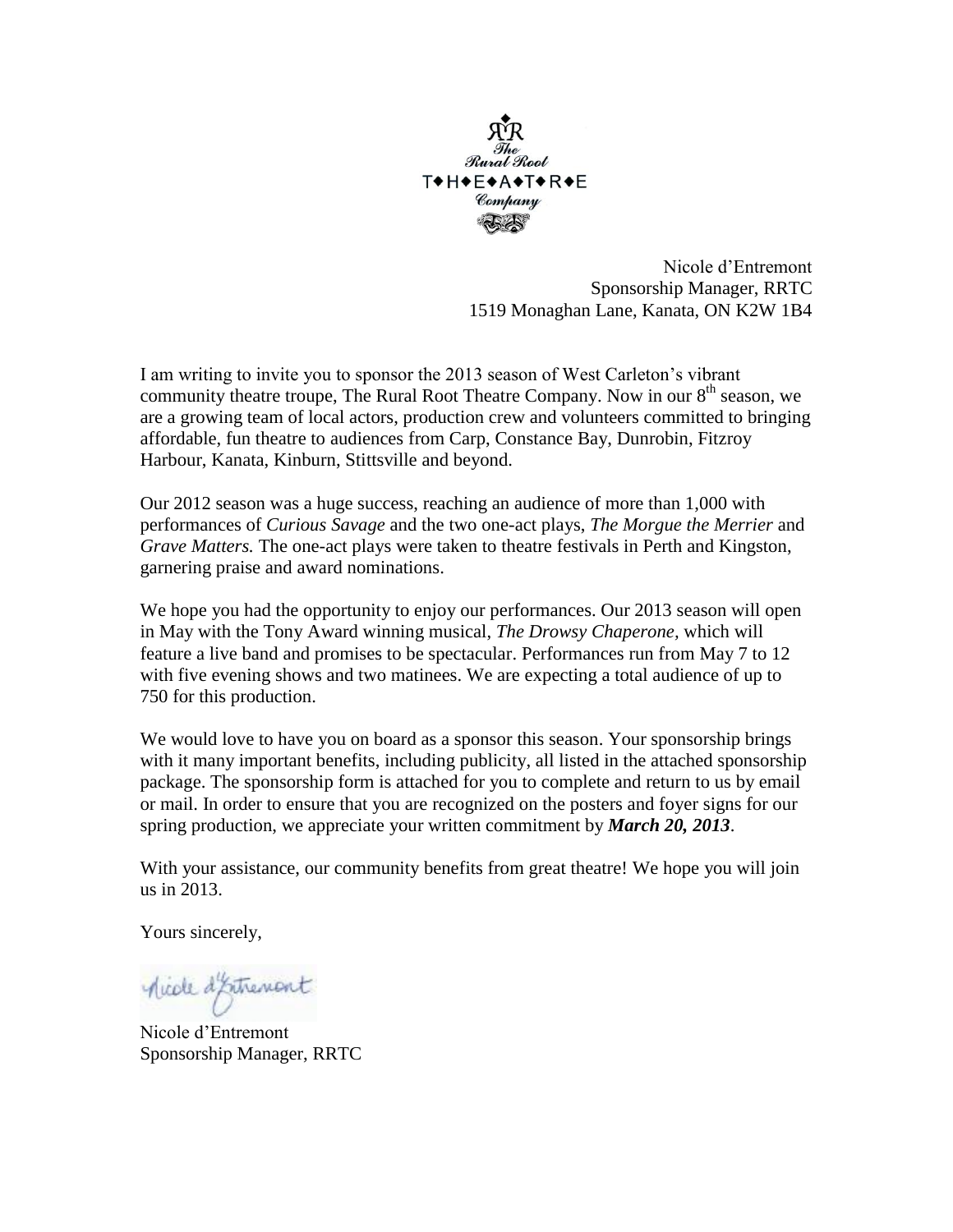

# **SPONSORSHIP PROGRAM 2013 SEASON www.ruralroot.org**

Join The Rural Root Theatre Company in 2013 as a sponsor for our community theatre productions. Sponsorship provides you with a unique opportunity to promote your business with our growing audience. Every spring and fall, our productions attract hundreds of theatre-goers from West Carleton and Ottawa.

# **Sponsor Benefits**

The sponsorship year runs for a calendar year and covers two performances.

# **Platinum Level (\$500 and up)**

- $\blacksquare$  4 free tickets for one performance of each show (fall & spring)
- advanced reserved seating
- name and logo on the sponsor board at shows
- **a** advertisement in the program for each show
- acknowledgement and thank you announcement at each performance
- **special thanks on RRTC Facebook group and Twitter (6 X per year)**
- logo on RRTC website
- logo on promotional posters

# **Gold Level (\$250 and up)**

- 2 free tickets for one performance of each show (fall  $\&$  spring)
- **a** advanced reserved seating
- name and logo on the sponsor board at shows
- **shifted** small advertisement in the program for each show
- **Exercial thanks on RRTC Facebook group and Twitter (4 X per year)**
- logo on RRTC website
- logo on promotional posters

# **Silver Level (\$100 and up)**

- 2 free tickets for one performance of each show (fall  $&$  spring)
- advanced reserved seating
- name on the sponsor board at shows
- logo in the program for each show
- **special thanks on RRTC Facebook group and Twitter (2 X per year)**
- name on RRTC website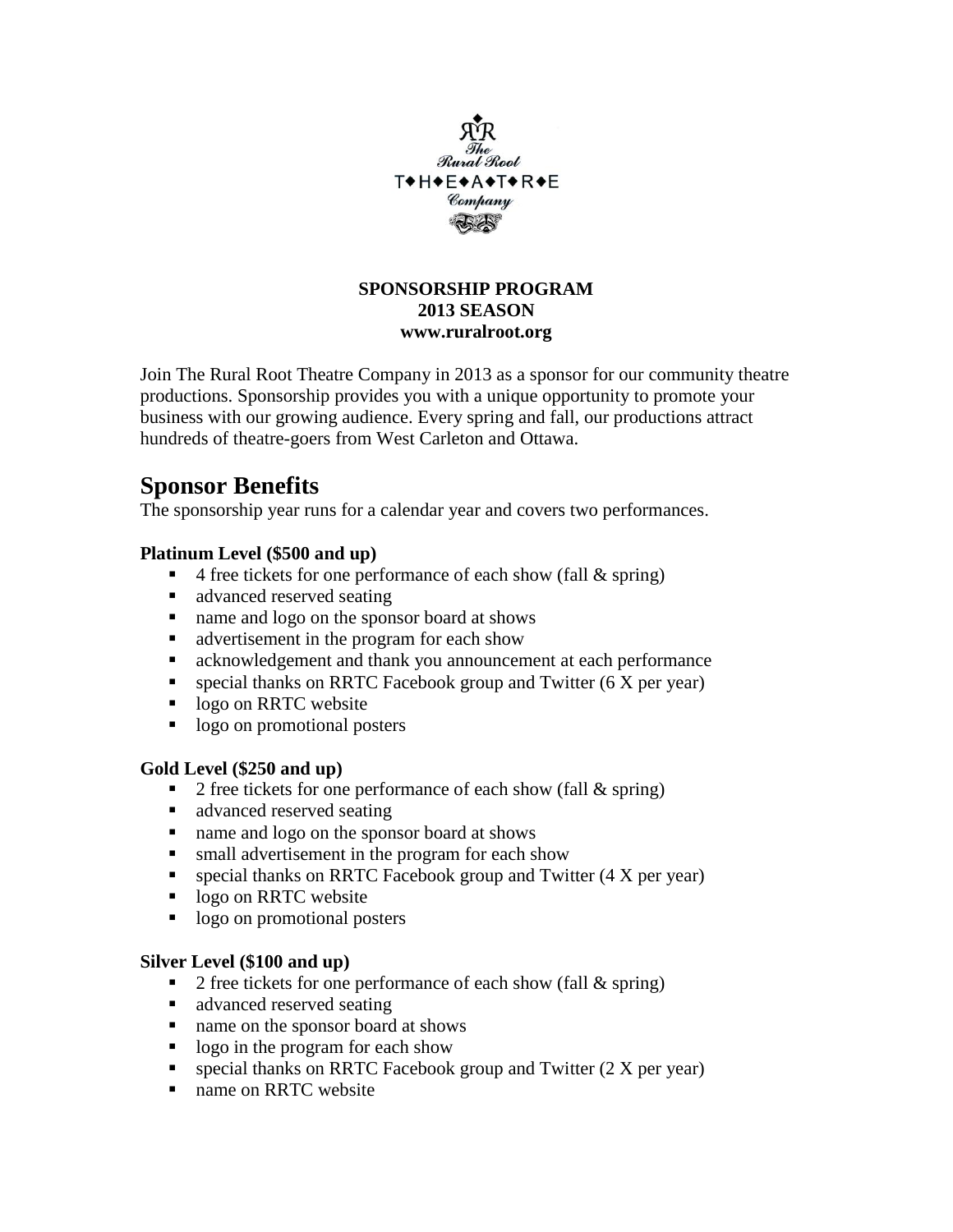name on promotional posters

## **Bronze Level (\$50 and up)**

- Buy 1 ticket, get one free ticket for one performance of each show (fall & spring)
- advanced reserved seating
- name in program
- name on the sponsor board at shows
- name on RRTC website

#### **Friends Level (\$25 and up)**

- name on the sponsor board at shows
- name on program

## **About Rural Root**

The Rural Root Theatre Company was started in 2005 to bring community theatre to the West Carleton area. The group has presented two high quality productions every year since then, providing the opportunity for local actors, directors and others interested in the theatre to express their talent and giving local residents fun, inexpensive entertainment.

## **Volunteer-driven**

RRTC is a volunteer, non-profit organization. We rely on ticket sales and sponsorships to cover expenses. Volunteers provide all behind-the-scenes effort, including set and lighting design, stage management, production, etc. We are always on the look-out for specific props for our productions.

#### **Our Location**

The Constance and Buckham's Bay Community Centre at 262 Len Purcell Drive is the permanent home of the RRTC. This facility, which includes a bar and kitchen, has a fine stage with lighting and sound system, and can seat over 100 patrons.

#### **Our Audience**

Our productions average over 100 persons per performance. Our patrons come from all over the Ottawa area and as far afield as Orleans, Brockville and Arnprior, and span all ages.

# **The Need**

All of the work for RRTC is done through volunteers, but there are still significant direct costs, which are often required to be paid "up front" before any revenues from ticket sales are received. These include play royalties (license fees), scripts, set materials, costumes, promotion and advertising, etc. The RRTC does not receive any grants. Sponsorship by individuals or local businesses assists with these costs. It can be in the form of cash or inkind, such as supplying items or services for our productions.